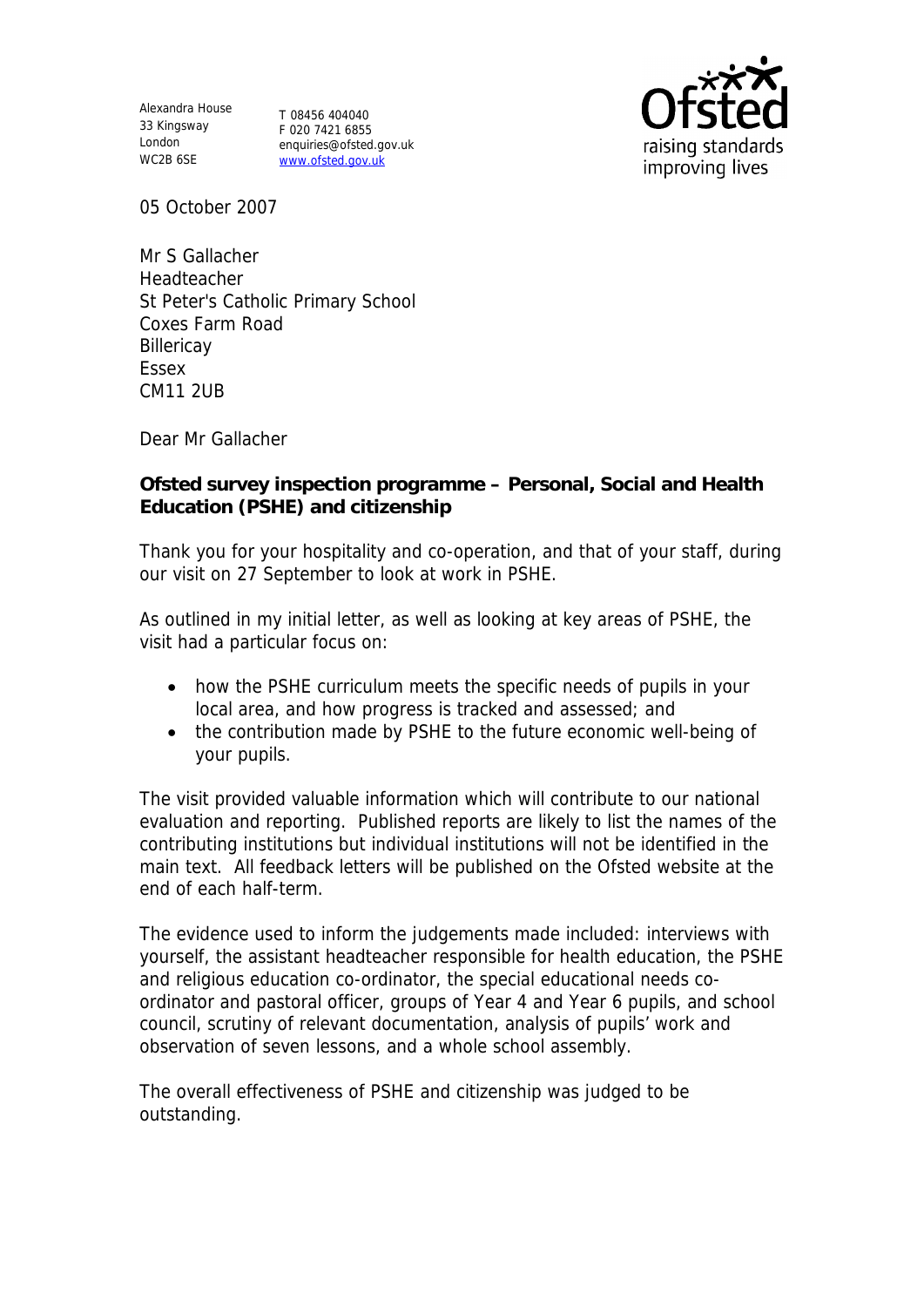## **Achievement**

Pupils' achievement in PSHE and citizenship is outstanding overall.

- Pupils' personal development and behaviour are excellent. They enjoy their work and have positive attitudes towards the subject. They are articulate and self-assured and have very well-developed presentation skills.
- In the reception class children are making rapid progress, learning classroom routines and helping to make classroom rules.
- Pupils in other years know what is meant by a balanced diet and how to keep healthy. Older pupils have very good knowledge of the dangers of smoking and alcohol. They understand about the changes that occur whilst growing up.
- Year 4 pupils have completed some high quality written work on racism, and the subject makes a positive contribution to literacy.
- Pupils show good understanding of important issues that affect them as young citizens; content knowledge is less well developed than skills such as discussion and team working.

**Quality of teaching and learning of PSHE and citizenship**

The quality of PSHE and citizenship teaching seen was good and sometimes outstanding.

- Teachers have good subject knowledge, excellent relationships with their classes and act as excellent role models.
- Teachers have high expectations and expect individuality from the pupils. Some lessons were very ambitious in scope and challenge and pupils responded well.
- Occasionally the pace of teaching is too slow and pupils are left sitting on the carpet listening for too long.
- Effective use is made of teaching assistants to make sure lessons run smoothly.
- Assessments are made using the end of key stage levels but, except for the Foundation Stage, it is not sufficiently detailed.
- Pupils are very well supported. They feel safe and secure and have a range of adults to whom they can turn if they have a problem.

**Quality of the curriculum** 

The curriculum is outstanding.

- The curriculum is rich, well-balanced and is responsive to the needs of pupils. It reflects the mission statement and vision of the school.
- The school has introduced a distinctive citizenship programme: still more might be done on aspects such as Britain's diversity and democracy in the United Kingdom.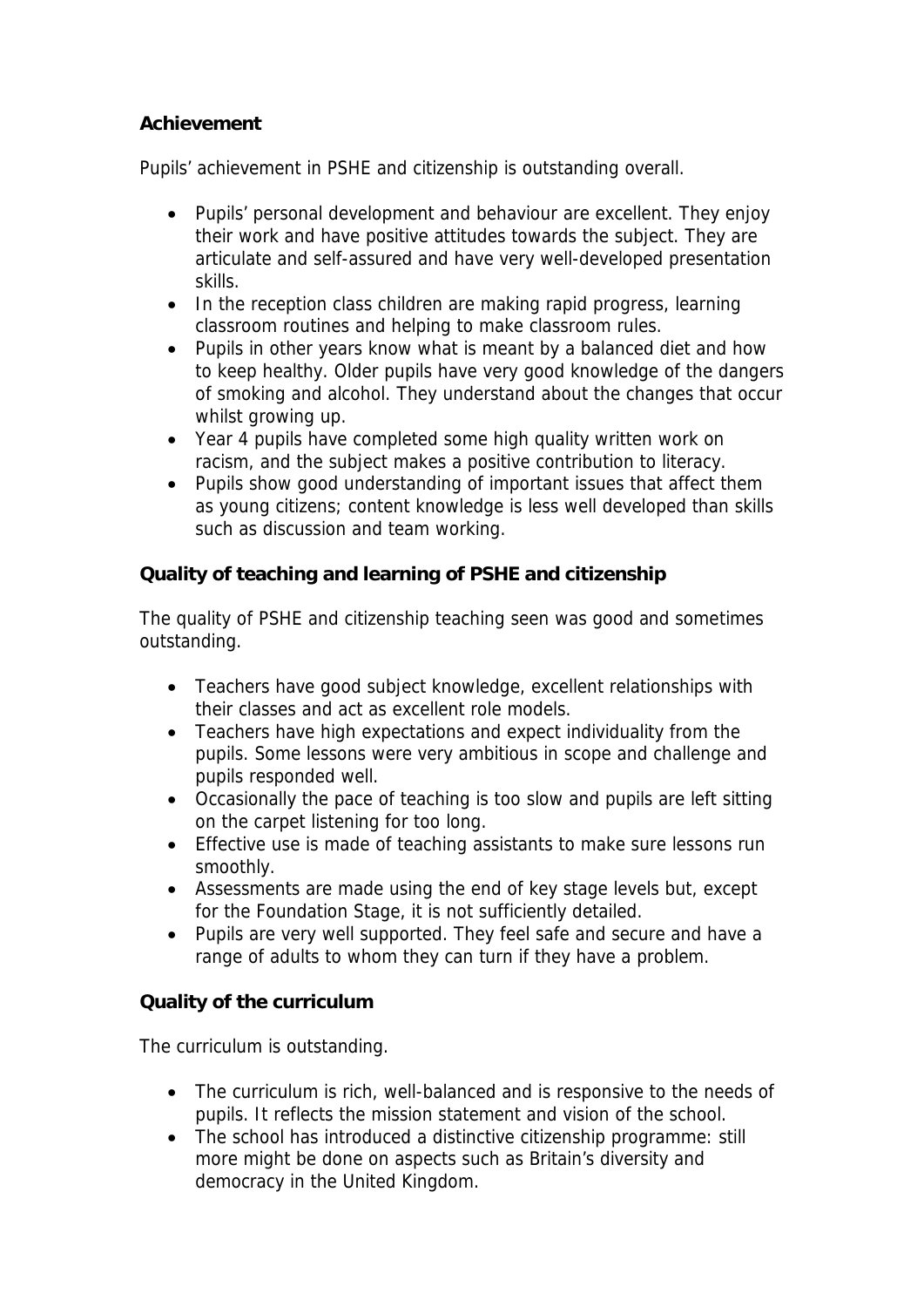- The curriculum has been enhanced by the judicious introduction of Social and Emotional Aspects of Learning (SEAL) materials which are being trialled.
- The school has gained the Healthy School Award and this has had a positive impact on lunchtime, healthy eating, playtime activities and the PSHE curriculum.
- A range of extra-curricular activities and clubs add greatly to provision by providing opportunities for pupils to interact socially with each other and with adults and keep fit.

**Leadership and management of PSHE and citizenship**

The leadership and management of PSHE and citizenship are outstanding.

- Leadership from the top is cutting edge and innovative. It has enabled PSHE and citizenship to flourish.
- The shared understanding amongst all staff of the significance of PSHE and citizenship for the pupils is strong, and staff have been encouraged to use their special interests and enthusiasms to enhance provision.
- There is scope for more focused monitoring, for example to ensure that planned programmes by teachers in the same year are equally effective.

**Subject issue: how well are pupils prepared for future economic well-being?**

Pupils are well prepared for adult life.

- They show remarkable independence in their learning and personal opinions.
- The work of the school council and the Eco council enable pupils to take responsibility, and to learn to care for their environment.
- Not enough work takes place on managing personal finances.

## **Inclusion**

There is evidence of outstanding practice.

- The school has a harmonious ethos where the pupils are happy and respectful and caring of each other.
- All pupils were included in lessons by skilful questioning techniques and teachers matching work carefully to ability levels or particular needs.